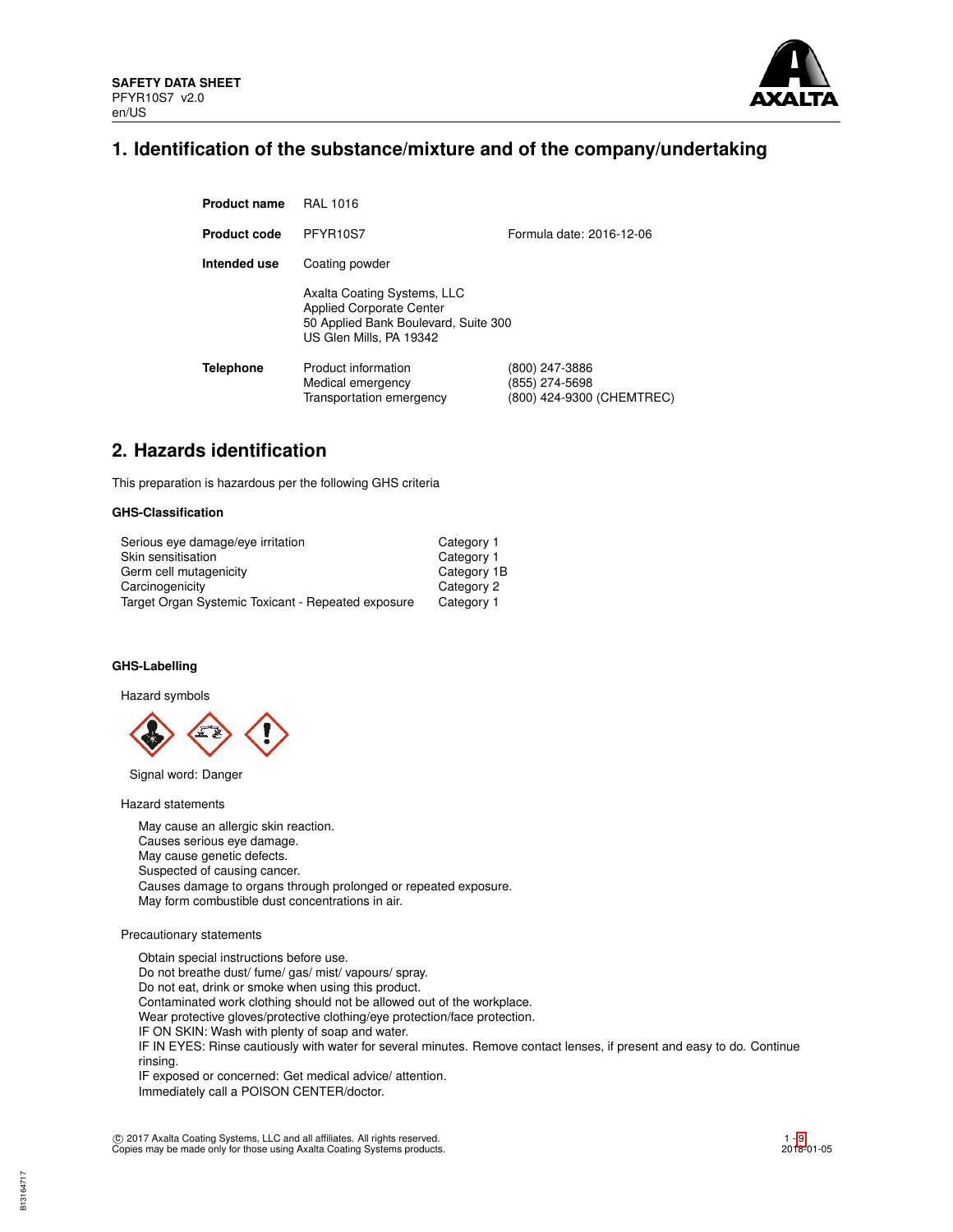

Specific treatment (see supplemental first aid instructions on this label). If skin irritation or rash occurs: Get medical advice/ attention. Wash contaminated clothing before reuse. Store locked up. Dispose of contents/container in accordance with local regulations.

### **Other hazards which do not result in classification**

Intentional misuse by deliberately concentrating and inhaling the contents may be harmful or fatal. May form explosible dust-air mixture if dispersed.

**The following percentage of the mixture consists of ingredient(s) with unknown acute toxicity:**

0 %

# **3. Composition/information on ingredients**

Mixture of synthetic resins and pigments

## **Components**

| CAS-No.    | Chemical name                  | Concentration |
|------------|--------------------------------|---------------|
| 13463-67-7 | Titanium dioxide               | $20.0\%$      |
| 2451-62-9  | 1,3,5-triglycidyl isocyanurate | $4 - 15%$     |
| 8002-74-2  | Paraffin wax                   | $1 - 4%$      |

Any concentration shown as a range is due to batch variation. Non-regulated ingredients 70 - 80% OSHA Hazardous: Yes

# **4. First aid measures**

### **Eye contact**

Remove contact lenses. Irrigate copiously with clean, fresh water for at least 15 minutes, holding the eyelids apart. Seek medical advice.

### **Skin contact**

Do NOT use solvents or thinners. Take off contaminated clothing and shoes immediately. Wash skin thoroughly with soap and water or use recognized skin cleanser. If skin irritation persists, call a physician.

### **Inhalation**

Avoid breathing dust. Inhalation of dust may cause shortness of breath, tightness of the chest, a sore throat and cough. Move to fresh air. If breathing is irregular or stopped, administer artificial respiration. If symptoms persist, call a physician.

### **Ingestion**

If swallowed, seek medical advice immediately and show this safety data sheet (SDS) or product label.

# **Most Important Symptoms/effects, acute and delayed**

### **Inhalation**

Dust generated from this product may be irritating to the respiratory tract.

# **Ingestion**

May result in gastrointestinal distress.

**Skin or eye contact**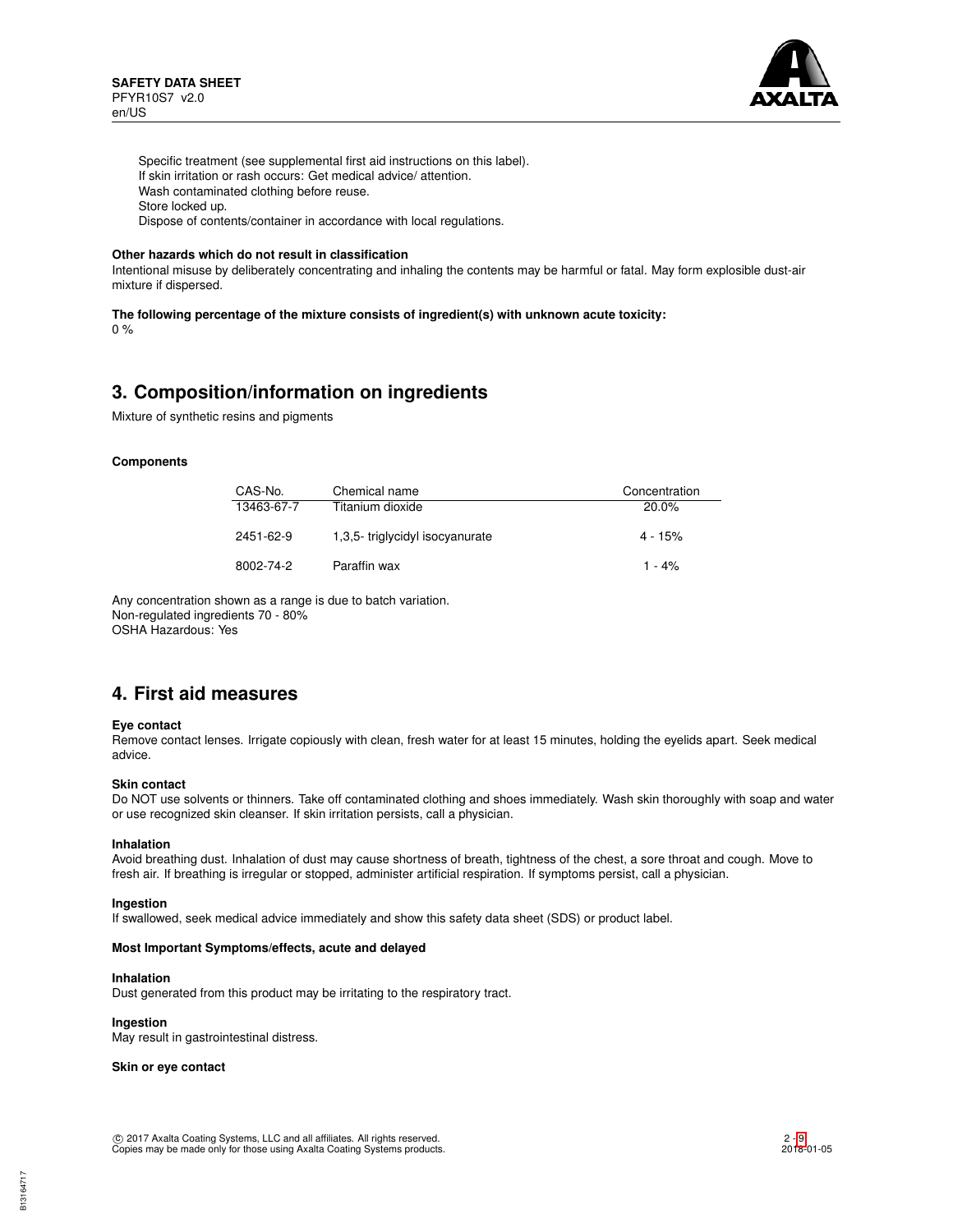

Dust generated from this product may cause irritation of the eyes. Repeated or prolonged contact may cause skin irritation with discomfort and dermatitis.

## **Indication of Immediate medical attention and special treatment needed if necessary**

No data available on the product. See section 3 and 11 for hazardous ingredients found in the product.

# **5. Firefighting measures**

## **Suitable extinguishing media**

Water sprayDry chemical

## **Extinguishing media which shall not be used for safety reasons**

High volume water jet

## **Hazardous combustion products**

CO, CO2, smoke, and oxides of any heavy metals that are reported in "Composition, Information on Ingredients" section.

### **Fire and Explosion Hazards**

The product is not flammable. The product itself does not burn.

### **Special Protective Equipment and Fire Fighting Procedures**

Full protective flameproof clothing should be worn as appropriate. Wear self-contained breathing apparatus for firefighting if necessary. In the event of fire, cool tanks with water spray. Do not allow run-off from fire fighting to enter public sewer systems or public waterways.

# **6. Accidental release measures**

### **Procedures for cleaning up spills or leaks**

Sweep up material and dispose of properly. Avoid breathing any dust that might be generated. Spills of fine material should be cleaned using gentle sweeping or vacuuming. Cleaning methods (e.g. compressed air) which can generate potentially combustible dust clouds should not be used.

### **Environmental precautions**

Do not let product enter drains. Notify the respective authorities in accordance with local law in the case of contamination of rivers, lakes or waste water systems.

# **7. Handling and storage**

### **Precautions for safe handling**

Observe label precautions. Close container after each use. Do not transfer contents to unlabeled containers. Wash thoroughly after handling and before eating or smoking. Precautions should be taken to prevent the formation of dusts in concentrations above flammable, explosive or occupational exposure limits. Keep away from open flames, hot surfaces and sources of ignition. Electrical equipment and lighting should be protected to appropriate standards to prevent dust coming into contact with hot surfaces, sparks or other ignition sources. If material is a coating: do not sand, flame cut, braze or weld dry coating without a NIOSH approved air purifying respirator with particulate filters or appropriate ventilation, and gloves. Combustible dust clouds may be created where operations produce fine material (dust). Avoid formation of significant deposits of material as they may become airborne and form combustible dust clouds. Build up of fine material should be cleaned using gentle sweeping or vacuuming in accordance with best practices. Cleaning methods (e.g. compressed air) which can generate potentially combustible dust clouds should not be used.

## **Advice on protection against fire and explosion**

Always keep in containers of same material as the original one. Airborne dusts are potentially explosive. Avoid formation of significant deposits of material as they may become airborne and form combustible dust clouds. Handling and processing operations should be conducted in accordance with best practices (e.g.NFPA-654). Never use pressure to empty container: container is not a pressure vessel. The accumulation of contaminated rags may result in spontaneous combustion. Good housekeeping standards and regular safe removal of waste materials will minimize the risks of spontaneous combustion and other fire hazards.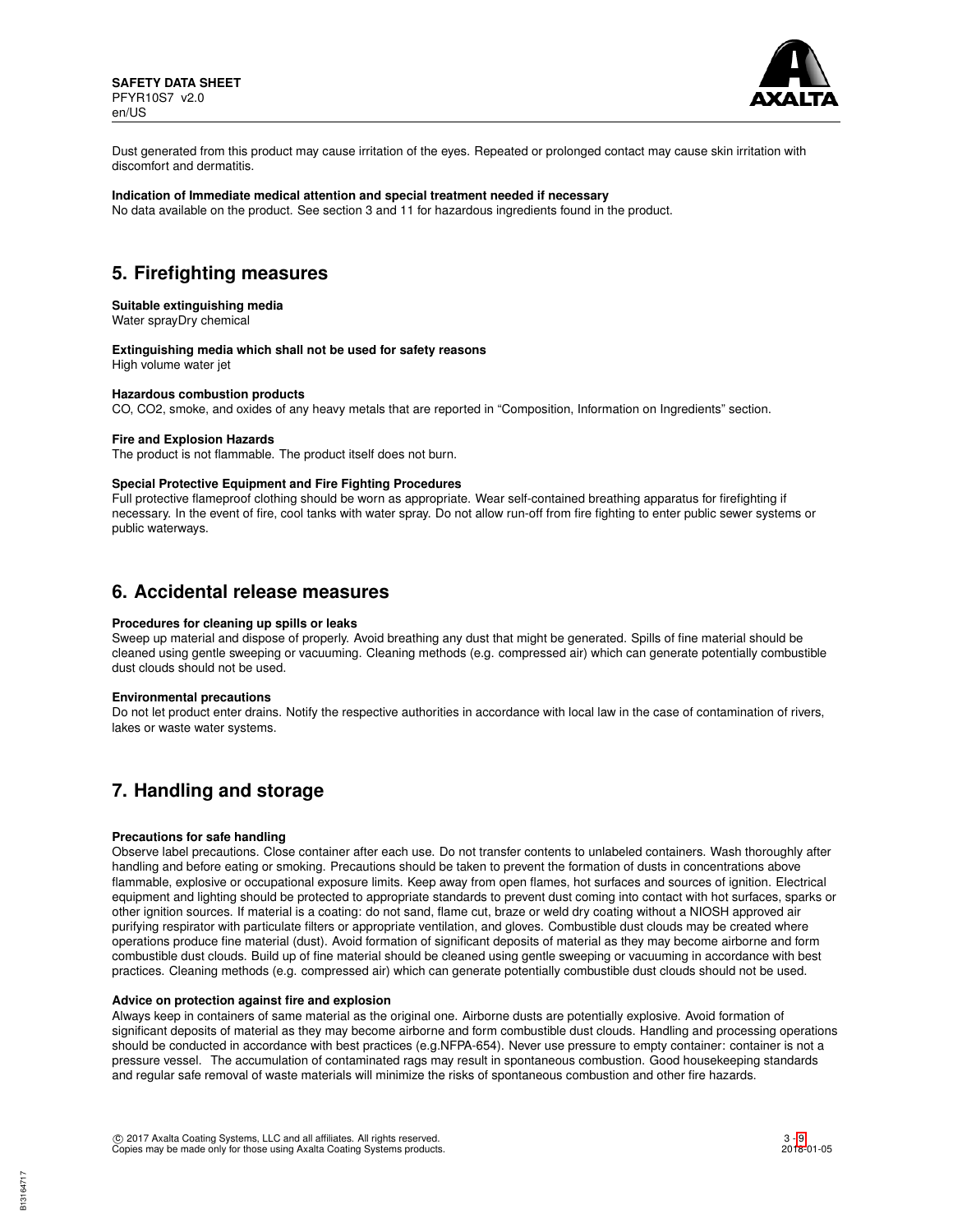

### **Storage**

## **Requirements for storage areas and containers**

Observe label precautions. Store in a dry, well ventilated place away from sources of heat, ignition and direct sunlight. No smoking. Prevent unauthorized access. Containers which are opened must be carefully resealed and kept upright to prevent leakage.

#### **Advice on common storage**

Store separately from oxidizing agents and strongly alkaline and strongly acidic materials.

# **8. Exposure controls/personal protection**

# **Engineering controls and work practices**

Do not breathe dust.Provide adequate ventilation.This should be achieved by a good general extraction and -if practically feasible- by the use of a local exhaust ventilation.If these are not sufficient to maintain exposure to dusts below the OEL, suitable respiratory protection must be worn.

#### **National occupational exposure limits**

| CAS-No.    | Chemical name                  | Source Time           | Type       | Value                         | Note              |
|------------|--------------------------------|-----------------------|------------|-------------------------------|-------------------|
| 13463-67-7 | Titanium dioxide               | OSHA 8 hr             | <b>TWA</b> | $15 \,\mathrm{mq/m}$          | <b>Total Dust</b> |
|            |                                | Dupont 8 & 12<br>hour | <b>TWA</b> | $10 \,\mathrm{ma}/\mathrm{m}$ | <b>Total Dust</b> |
|            |                                | Dupont 8 & 12         | <b>TWA</b> | $5 \,\mathrm{mq/m}$ 3         | Respirable        |
|            |                                | hour                  |            |                               | Dust              |
| 2451-62-9  | 1,3,5-triglycidyl isocyanurate | ACGIH 8 hr            | <b>TWA</b> | $50 \text{ ug/m}$ 3           |                   |
|            |                                | Dupont 8 & 12         | <b>TWA</b> | $50 \text{ ug/m}$ 3           |                   |
|            |                                | hour                  |            |                               |                   |
| 8002-74-2  | Paraffin wax                   | <b>ACGIH</b>          | <b>TWA</b> | $2 \,\mathrm{mq/m}$ 3         | Fumes             |
|            |                                | <b>OSHA</b>           | <b>TWA</b> | 2 mg/m3 Fumes                 |                   |
| Glossarv   |                                |                       |            |                               |                   |

| CEIL | Ceiling exposure limit |  |
|------|------------------------|--|
|------|------------------------|--|

- 
- STEL Short term exposure limit<br>TL Threshold limits Threshold limits
- TLV Threshold Limit Value

TWA Time weighted average

TWAE Time-Weighted Average

### **Protective equipment**

Personal protective equipment should be worn to prevent contact with eyes, skin or clothing.

### **Respiratory protection**

Should any dust be generated, it should not be breathed. If a respirator is needed to meet applicable exposure limits, wear a properly fitted air-purifying respirator approved by NIOSH. Follow respirator manufacturer s directions for respirator use. Do not breathe dust. If respirator is required to meet applicable exposure limits, use a NIOSH approved TC-84A respirator in accordance with regulatory requirements (in the US follow OSHA standard 29CFR1910.134) and the respirator manufacturer's directions.

### **Eye protection**

Desirable in all industrial situations.

# **Skin and body protection**

Gloves are recommended

### **Hygiene measures**

Wash skin thoroughly with soap and water or use recognized skin cleanser. Do NOT use solvents or thinners.

### **Environmental exposure controls**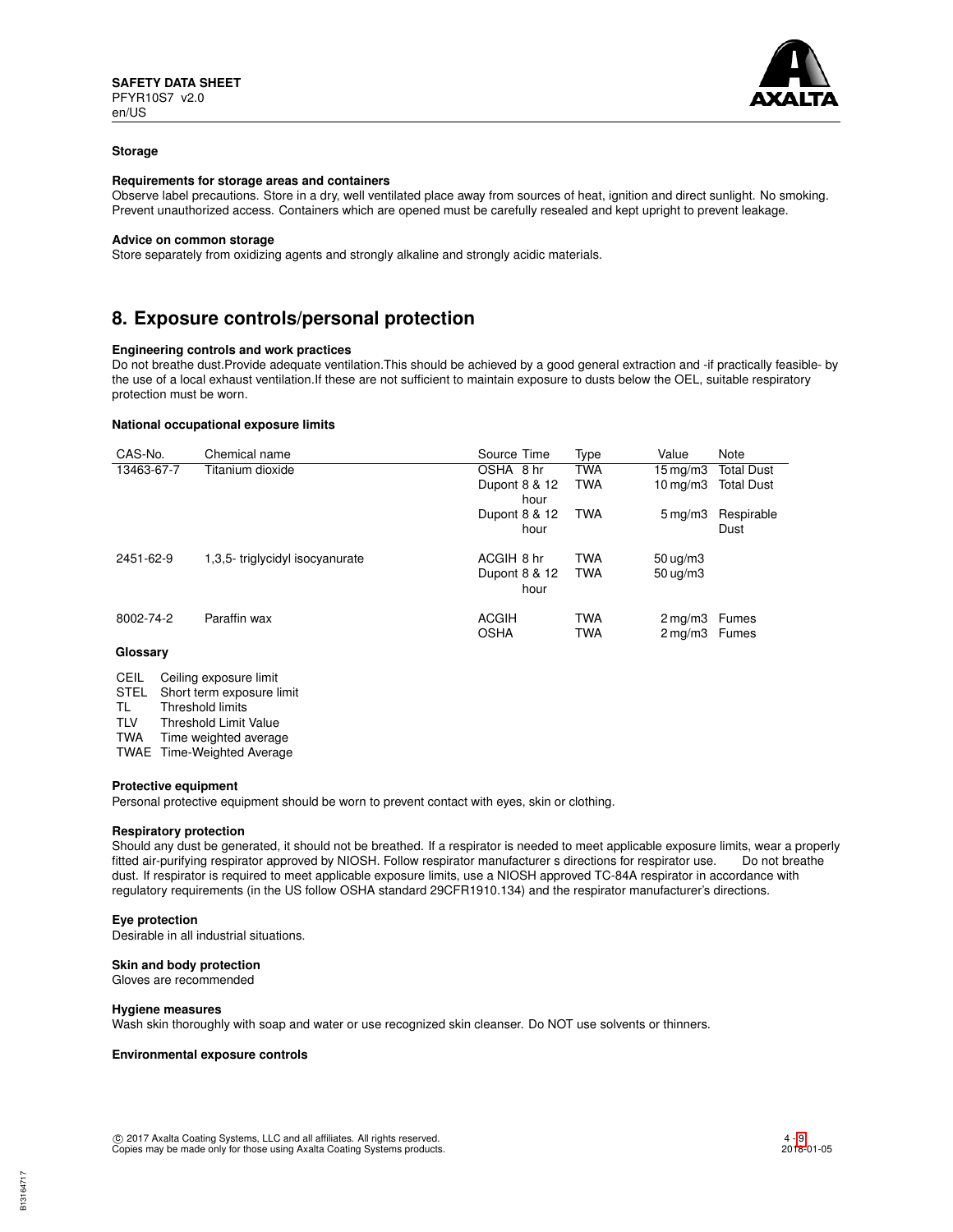**SAFETY DATA SHEET** PFYR10S7 v2.0 en/US

![](_page_4_Picture_1.jpeg)

Do not let product enter drains.

For ecological information, refer to Ecological Information Section 12.

# **9. Physical and chemical properties**

# **Appearance**

**Form:** solid **Colour:** yellow - beige

| Flash point                                    | Not applicable.   |                  |
|------------------------------------------------|-------------------|------------------|
| Lower Explosive Limit                          | Not applicable.   |                  |
| <b>Upper Explosive Limit</b>                   | Not applicable.   |                  |
| Evaporation rate                               | Not applicable    |                  |
| Vapor pressure of principal solvent            | $0.0$ hPa         |                  |
| Water solubility                               | nil               |                  |
| Vapor density of principal solvent $(Air = 1)$ | Not applicable.   |                  |
| Approx. Boiling Range                          | Not applicable.   |                  |
| Approx. Freezing Range                         | Not applicable.   |                  |
| Gallon Weight (lbs/gal)                        | 12.98             |                  |
| <b>Specific Gravity</b>                        | 1.55              |                  |
| Percent Volatile By Volume                     | 0.02%             |                  |
| Percent Volatile By Weight                     | 0.01%             |                  |
| Percent Solids By Volume                       | 99.98%            |                  |
| Percent Solids By Weight                       | 99.99%            |                  |
| pH (waterborne systems only)                   | Not applicable    |                  |
| Partition coefficient: n-octanol/water         | No data available |                  |
| Ignition temperature                           | Not applicable.   | <b>DIN 51794</b> |
| Decomposition temperature                      | Not applicable.   |                  |
| Viscosity (23 $\mathrm{^{\circ}C}$ )           | Not applicable.   | ISO 2431-1993    |
| VOC* less exempt (lbs/gal)                     | 0.0               |                  |
| VOC* as packaged (lbs/gal)                     | 0.0               |                  |

Does not sustain combustion.

\* VOC less exempt (theoretical) and VOC as packaged (theoretical) are based upon the VOC of the packaged material at the point of manufacture.

# **10. Stability and reactivity**

# **Stability**

Stable

## **Conditions to avoid**

Stable under recommended storage and handling conditions (see section 7).

### **Materials to avoid**

None reasonably foreseeable.

## **Hazardous decomposition products**

When exposed to high temperatures may produce hazardous decomposition products such as carbon monoxide and dioxide, smoke, oxides of nitrogen.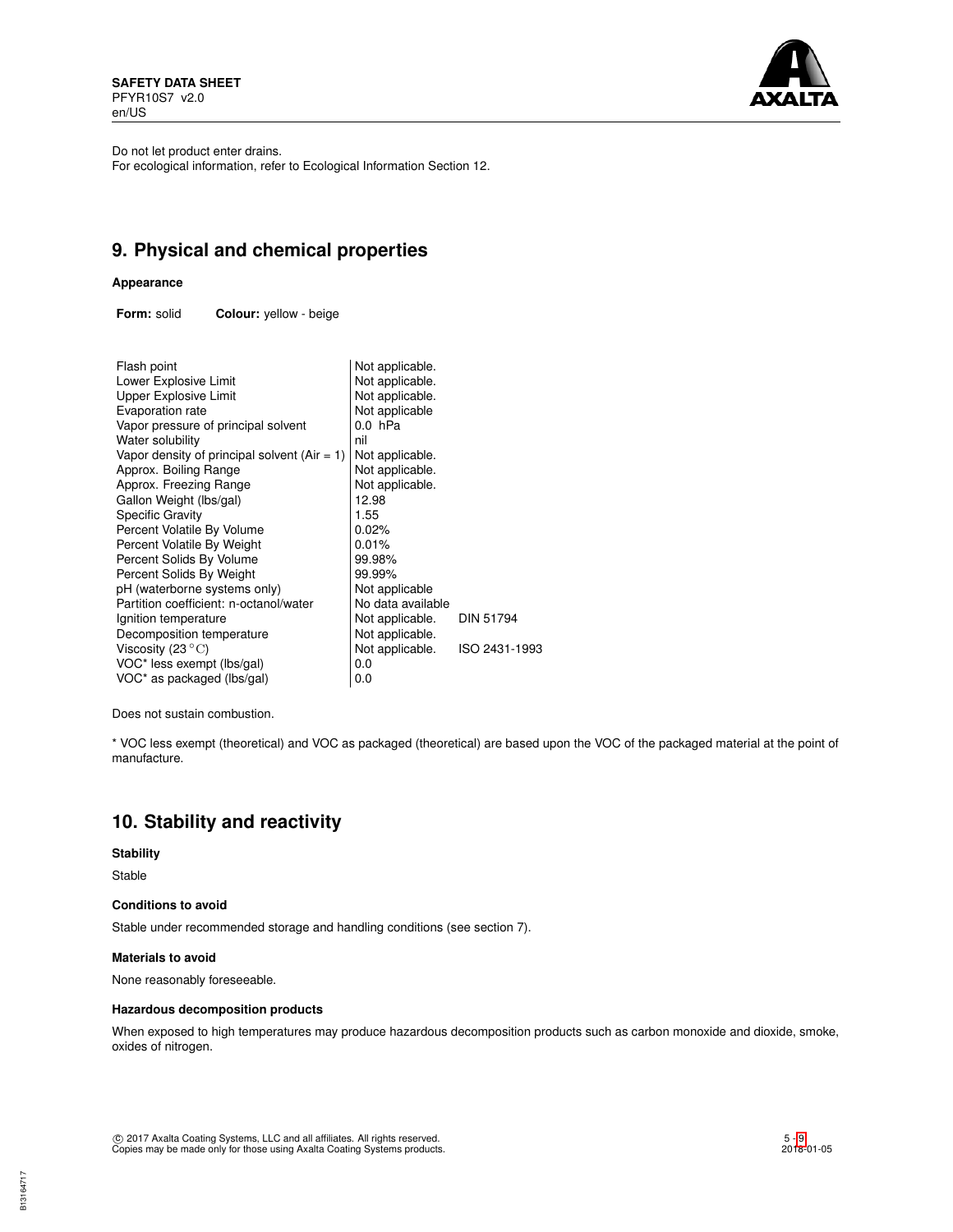![](_page_5_Picture_1.jpeg)

## **Hazardous Polymerization**

Will not occur.

# **Sensitivity to Static Discharge**

No data available

# **Sensitivity to Mechanical Impact**

None known.

# **11. Toxicological information**

## **Information on likely routes of exposure**

### **Inhalation**

Dust generated from this product may be irritating to the respiratory tract.

### **Ingestion**

May result in gastrointestinal distress.

### **Skin or eye contact**

Dust generated from this product may cause irritation of the eyes. Repeated or prolonged contact may cause skin irritation with discomfort and dermatitis.

**Delayed and immediate effects and also chronic effects from short and long term exposure:**

## **Acute oral toxicity** Not classified according to GHS criteria

**Acute dermal toxicity** not hazardous

### **Acute inhalation toxicity** not hazardous

% of unknown composition: 0 %

# **Skin corrosion/irritation**

Not classified according to GHS criteria

## **Serious eye damage/eye irritation**

| 1,3,5- triglycidyl isocyanurate Category 1 |             |
|--------------------------------------------|-------------|
| Paraffin wax                               | Category 2B |

## **Respiratory sensitisation**

Not classified according to GHS criteria

**Skin sensitisation**

1,3,5- triglycidyl isocyanurate Category 1

**Germ cell mutagenicity**

1,3,5- triglycidyl isocyanurate Category 1B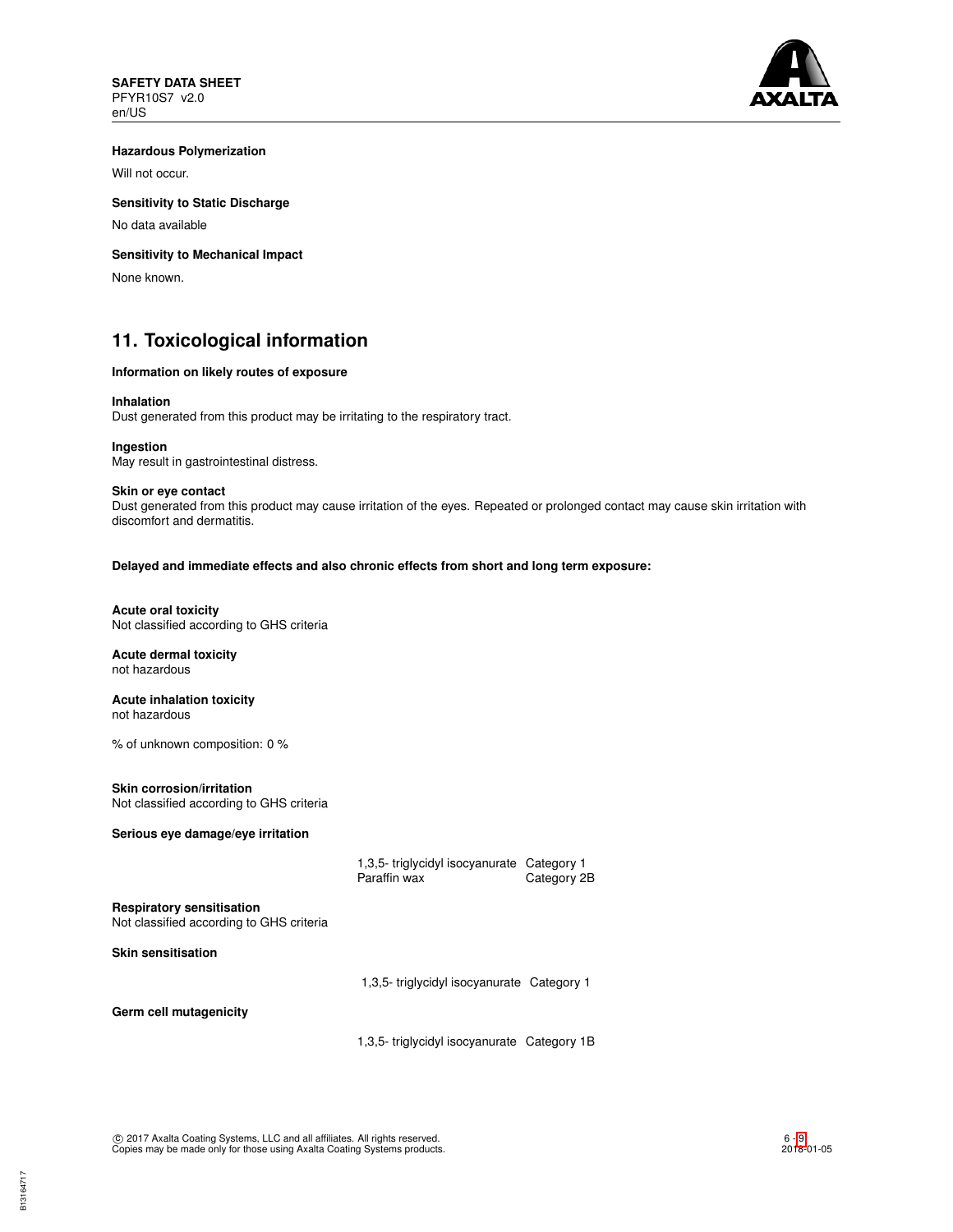![](_page_6_Picture_1.jpeg)

## **Carcinogenicity**

Titanium dioxide Category 2

**Toxicity for reproduction**

Not classified according to GHS criteria

**Target Organ Systemic Toxicant - Single exposure** Not classified according to GHS criteria

# **Target Organ Systemic Toxicant - Repeated exposure**

• **Inhalation**

**Respiratory system** Titanium dioxide

**Aspiration toxicity** Not classified according to GHS criteria

**Numerical measures of toxicity (acute toxicity estimation (ATE),etc. )** No information available.

## **Symptoms related to the physical, chemical and toxicological characteristics**

Based on the properties of the epoxy constituent(s) and considering toxicological data on similar preparations, this preparation may be a skin sensitiser and an irritant. Low molecular epoxy constituents are irritating to eyes, mucous membranes and skin. Repeated skin contact may lead to irritation and to sensitization, possibly with cross-sensitization to other epoxies. Avoid skin and eye contact. Avoid inhalation of vapour or mist.

**Whether the hazardous chemical is listed by NTP, IARC or OSHA**

Titanium dioxide IARC 2B

# **12. Ecological information**

There are no data available on the product itself. The product should not be allowed to enter drains or watercourses.

# **13. Disposal considerations**

## **Waste Disposal Method**

Do not allow material to contaminate ground water systems. Incinerate or otherwise dispose of waste material in accordance with Federal, State, Provincial, and local requirements. Do not incinerate in closed containers.

# **14. Transport information**

Not classified as dangerous in the meaning of transport regulations.

The transport information is for bulk shipments. Exceptions may apply for smaller containers.

## **Matters needing attention for transportation**

Confirm that there is no breakage, corrosion, or leakage from the container before shipping. Be sure to prevent damage to cargo by loading so as to avoid falling, dropping, or collapse. Ship in appropriate containers with denotation of the content in accordance with the relevant statutes and rules.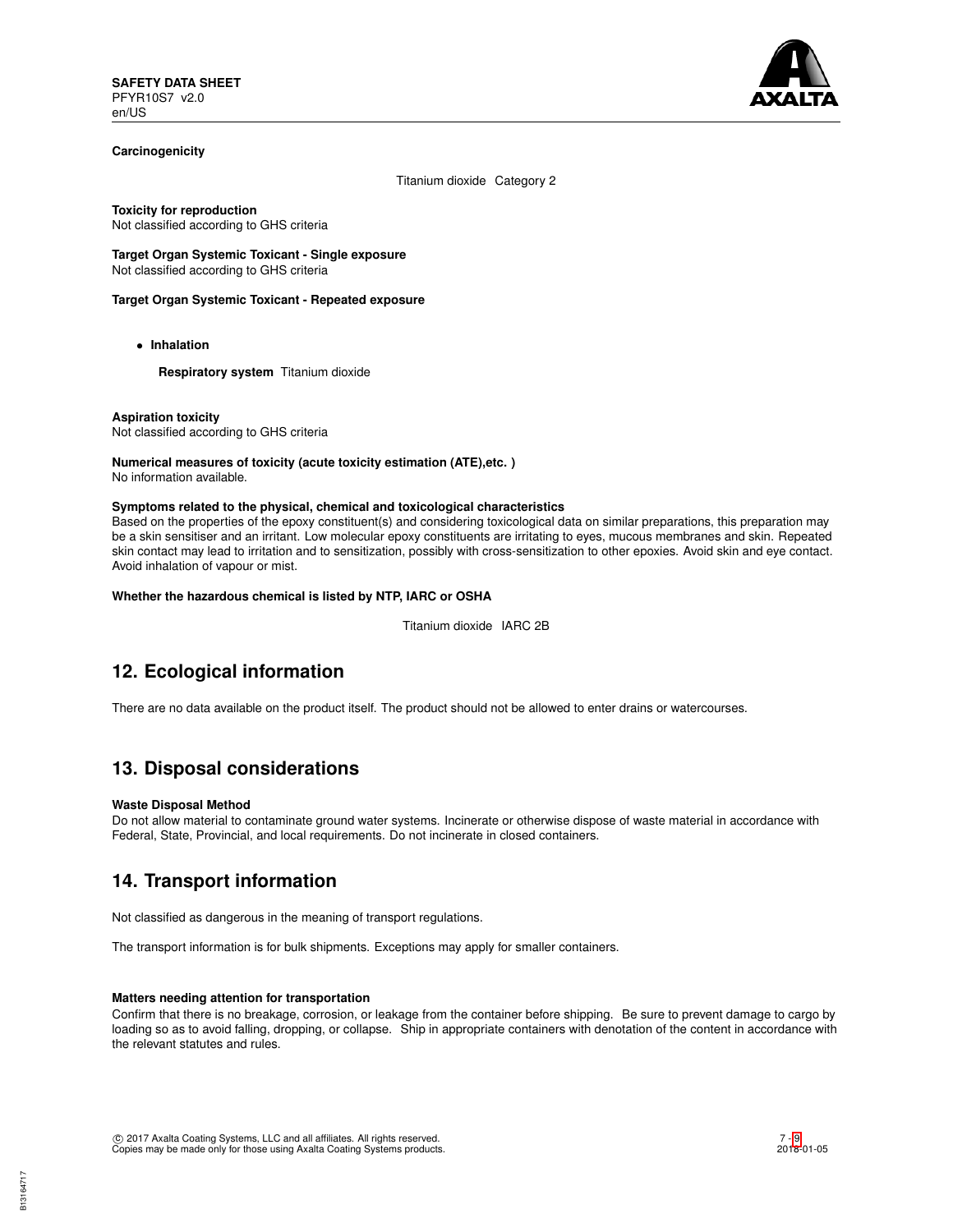![](_page_7_Picture_1.jpeg)

# **15. Regulatory information**

## **TSCA Status**

In compliance with TSCA Inventory requirements for commercial purposes.

## **DSL Status**

All components of the mixture are listed on the DSL.

## **Photochemical Reactivity**

Non-photochemically reactive

# **Regulatory information**

| CAS # Ingredient                                                     |  | 302 TPQ RQ 311/312 313 | RQ(lbs) HAP |      |
|----------------------------------------------------------------------|--|------------------------|-------------|------|
| 13463-67-7 Titanium dioxide                                          |  | N NR NR A.C.F.N.P.R N  |             | NR N |
| 2451-62-9 1,3,5- triglycidyl isocyanu- N NR NR A,C,F,N,P,R N<br>rate |  |                        | NR N        |      |
| 8002-74-2 Paraffin wax                                               |  | N NR NR A.C.F.N.P.R N  | NR N        |      |

## **Key:**

| <b>EPCRA</b>                                            | Emergency Planning and Community Right-to-know Act (aka Title III, SARA)                                                                                                                                                                       |                  |  |
|---------------------------------------------------------|------------------------------------------------------------------------------------------------------------------------------------------------------------------------------------------------------------------------------------------------|------------------|--|
| 302                                                     | Extremely hazardous substances                                                                                                                                                                                                                 |                  |  |
| $311/312$ Categories $F =$ Fire Hazard                  | $R =$ Reactivity Hazard $C =$ Chronic Hazard<br>P = Pressure Related Hazard                                                                                                                                                                    | A = Acute Hazard |  |
| 313 Information                                         | Section 313 Supplier Notification - The chemicals listed above with<br>a 'Y' in the 313 column are subject to reporting requirements of<br>Section 313 of the Emergency Planning and Community<br>Right-to-Know act of 1986 and of 40 CFR 372. |                  |  |
| CERCLA<br><b>HAP</b><br><b>TPQ</b><br>RQ.<br>NA.<br>NR. | Comprehensive Emergency Response, Compensation and Liability Act of 1980.<br>Listed as a Clean Air Act Hazardous Air Pollutant.<br>Threshold Planning Quantity.<br><b>Reportable Quantity</b><br>not available<br>not regulated                |                  |  |

# **16. Other information**

HMIS rating H: 1 F: 0 R: 0

Glossary of Terms:

ACGIH | American Conference of Governmental Industrial Hygienists.

- IARC | International Agency for Research on Cancer.<br>NTP | National Toxicology Program.
- NTP National Toxicology Program.<br>OEL Cocupational Exposure Limit
- Occupational Exposure Limit
- OSHA Occupational Safety and Health Administration.<br>STEL Short term exposure limit
- Short term exposure limit
- TWA | Time-weighted average.
- PNOR Particles not otherwise regulated.
- PNOC | Particles not otherwise classified.

NOTE: The list (above) of glossary terms may be modified.

c 2017 Axalta Coating Systems, LLC and all affiliates. All rights reserved. Copies may be made only for those using Axalta Coating Systems products.